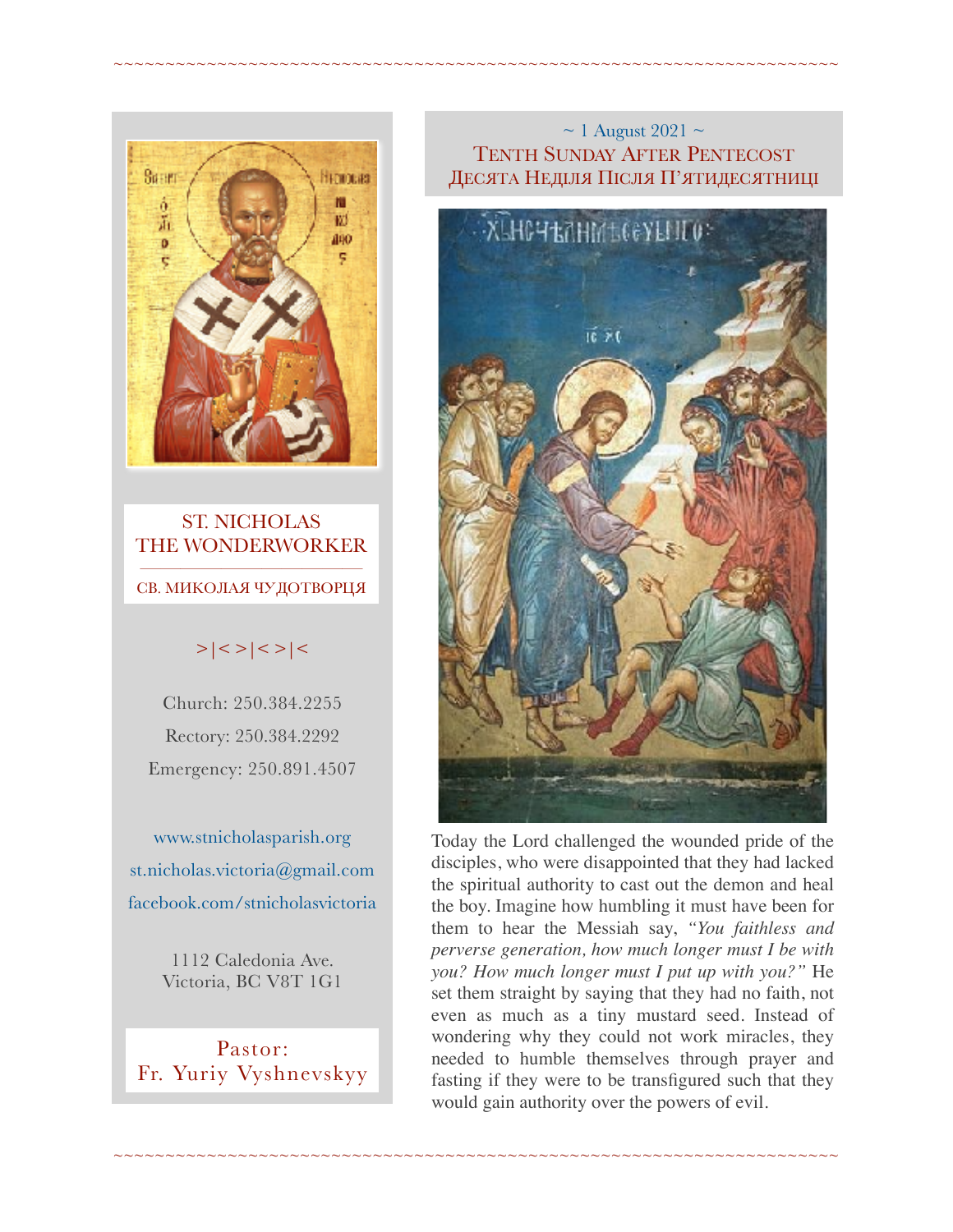| <b>SUNDAY HYMNS</b>                                            |                |                                                              |                                                                                                                                                                                                                                                               |             |  |
|----------------------------------------------------------------|----------------|--------------------------------------------------------------|---------------------------------------------------------------------------------------------------------------------------------------------------------------------------------------------------------------------------------------------------------------|-------------|--|
| <b>OPENING HYMN</b>                                            |                | В Страсі і Покорі/We Are Gathered Here To Worship pg.234-235 |                                                                                                                                                                                                                                                               |             |  |
| <b>COMMUNION HYMN</b>                                          |                | Пливи Світами / Let All Creation pg. 256-257                 |                                                                                                                                                                                                                                                               |             |  |
| <b>CLOSING HYMN</b>                                            |                | Боже Великий, Єдиний рg. 264                                 |                                                                                                                                                                                                                                                               |             |  |
| <b>SUNDAY &amp; DAILY SCHEDULE</b>                             |                |                                                              |                                                                                                                                                                                                                                                               |             |  |
| SUNDAY, Aug 1                                                  |                | Divine Liturgy of St. John Chrysostom - ONLINE               |                                                                                                                                                                                                                                                               | 10 AM       |  |
| MONDAY, Aug 2                                                  |                | <b>NO SERVICES</b>                                           |                                                                                                                                                                                                                                                               |             |  |
| TUESDAY, Aug 3                                                 |                | Divine Liturgy of St. John Chrysostom<br>9 AM                |                                                                                                                                                                                                                                                               |             |  |
| <b>WEDNESDAY, Aug 4</b>                                        |                | Divine Liturgy of St. John Chrysostom                        |                                                                                                                                                                                                                                                               | <b>9 AM</b> |  |
| THURSDAY, Aug 5                                                |                | <b>9 AM</b><br>Divine Liturgy of St. John Chrysostom         |                                                                                                                                                                                                                                                               |             |  |
| FRIDAY, Aug 6                                                  |                | Divine Liturgy of St. John Chrysostom<br><b>9 AM</b>         |                                                                                                                                                                                                                                                               |             |  |
| SATURDAY, Aug 7                                                |                | <b>NO SERVICES</b>                                           |                                                                                                                                                                                                                                                               |             |  |
| SUNDAY, Aug 8                                                  |                | Divine Liturgy of St. John Chrysostom - ONLINE<br>10 AM      |                                                                                                                                                                                                                                                               |             |  |
| NOTE: to request a Divine Liturgy, please speak with Fr. Yuriy |                |                                                              |                                                                                                                                                                                                                                                               |             |  |
| <b>SUNDAY EPISTLE</b>                                          |                |                                                              | <b>JULY 25 DONATIONS</b>                                                                                                                                                                                                                                      |             |  |
| <b>DATE</b>                                                    | <b>READING</b> |                                                              | Loose collection: \$25.00; Envelope collection:<br>\$240.00; Pre-authorized donations Jul 19 to Jul 25:<br>\$135.00; Canada Helps online donations Jul 19 to Jul<br>25: \$81.81<br><b>TOTAL: \$481.81</b><br>May God bless and reward you abundantly for your |             |  |
| SUNDAY, Aug 1                                                  | 1 Cor 4:9-16   |                                                              |                                                                                                                                                                                                                                                               |             |  |
| SUNDAY, Aug 8                                                  | 1 Cor 9:2-12   |                                                              |                                                                                                                                                                                                                                                               |             |  |
| SUNDAY, Aug 15                                                 | 1 Cor 15:1-11  |                                                              |                                                                                                                                                                                                                                                               |             |  |
| SUNDAY, Aug 22                                                 | 1 Cor 16:13-24 |                                                              | generosity!                                                                                                                                                                                                                                                   |             |  |

~~~~~~~~~~~~~~~~~~~~~~~~~~~~~~~~~~~~~~~~~~~~~~~~~~~~~~~~~~~~~~~~~~~~~~

# DONATE ONLINE - [www.canadahelps.org/en/dn/45460](http://www.canadahelps.org/en/dn/45460) PASTORAL MINISTRY & HOLY MYSTERIES

| given to the parish priest, and he should be contacted before any other arrangements are made |  |
|-----------------------------------------------------------------------------------------------|--|
|                                                                                               |  |
|                                                                                               |  |
|                                                                                               |  |

*Apostolic Administrator ~ Bishop David Motiuk ~ [www.nweparchy.ca](http://www.nweparchy.ca)*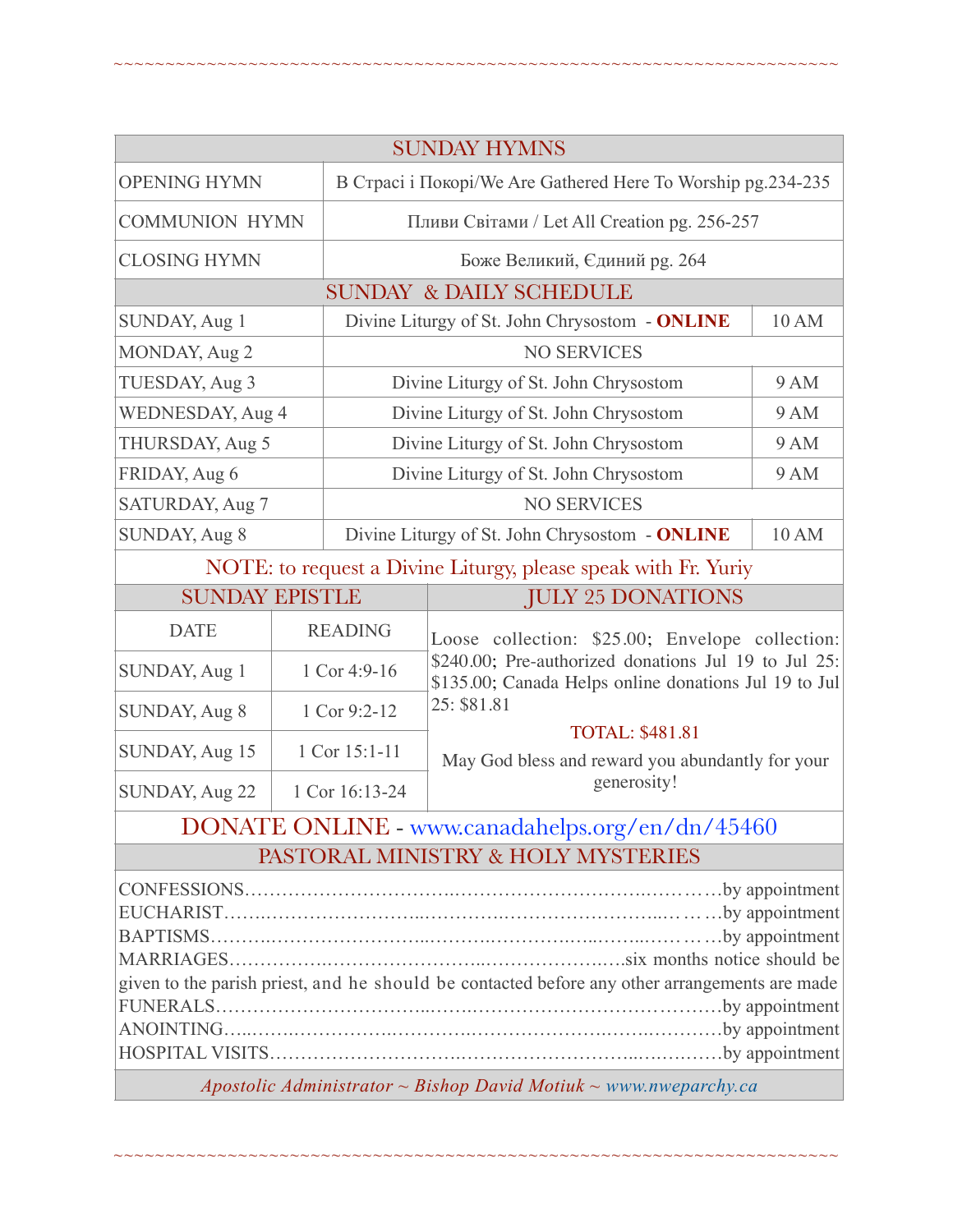## ANNOUNCEMENTS

~~~~~~~~~~~~~~~~~~~~~~~~~~~~~~~~~~~~~~~~~~~~~~~~~~~~~~~~~~~~~~~~~~~~~~

**HAPPY BIRTHDAY** to ARLENE STANIUL, ANNA VYSHNEVSKA, TANYA ROSSA and all those who celebrated their birthdays this past week. May the Lord Our God continue to bless you abundantly and the Holy Mother of God protects you at all times. Многая Літа!

**NEXT SUNDAY - BLESSING OF THE FRUITS & VEGETABLES:** Sunday, Aug 8 as we will celebrate Post-feast of the Transfiguration of our Lord right after Divine Liturgy we will be blessing the first fruits & vegetables giving thanks to God for a good harvest.

**CONFESSIONS** - if you would like to come to confession please contact Fr. Yuriy at 250.891.4507 or [st.nicholas.victoria@gmail.com](mailto:st.nicholas.victoria@gmail.com)

**PRAYER REQUEST -** Please keep in your prayers SYLVIA KELLY, CHARLOTTE & ED KRAKOWSKI, RICHARD NEWBERRY, LANCE DELVES, RICHARD MACEWKO, ANNE DRAPACK, PETER IWANUCK, LEO VANDERVEN and other members of our parish, our family and friends who are ailing, in hospitals, nursing homes and those who are not able to join actively in their community.

**EASTERN CHRISTIAN TRADITION** - learn more about Eastern Christian Tradition from the Newman Theological College. The program provides an introduction to the rich tradition of the Eastern Christian faith. Participants will explore their faith through the study of the Theology of Eastern Christianity, Worship and Spirituality of the Eastern Catholic Churches, Praying with Icons, and The Holy Mysteries, the terminology for what the West calls the Sacraments. For more information go to <https://newman.edu/ccs>

**UNITY 2021** - Unity is a national gathering of Ukrainian Catholic young adults (1 to years of age) to further understand, embrace and celebrate the Ukrainian Catholic faith through prayer, education and fellowship. Unity promotes and strengthens Ukrainian Catholic religious life and social outreach through faith-based activities and workshops. Unity has been held across Canada since 1996, with hundreds of young adults from across the country being enriched by the experience. This meaningful weekend offers spiritual guidance, community service, and opportunities to deepen one's faith through catechetical enrichment. For information & registration go to [unitytoronto2021@gmail.com](mailto:unitytoronto2021@%F4%8F%B0%A5gmail.com)

**BEQUESTS & WILLS** - Leaving a bequeath is a process of giving a donation through your will. It is simply a distribution from your estate to a charitable organization through your last will and testament. It can be as small or as large a donation as you wish. It is important that you talk to your lawyer about the process. In your kindness please remember St Nicholas the Wonderworker Ukrainian Catholic Church in your bequeath and will. If anyone wishes to make such a bequeath in their will, the following clause may be included or added to a will: "I give, devise, and bequeath to **St Nicholas the Wonderworker Ukrainian Catholic Parish -** *1112 Caledonia Avenue, Victoria BC, V8T 1G1*, the sum of  $\gamma$  \_\_\_\_\_ (or \_\_\_\_% of my estate), to be used for the benefit of the parish and it's pastoral activities."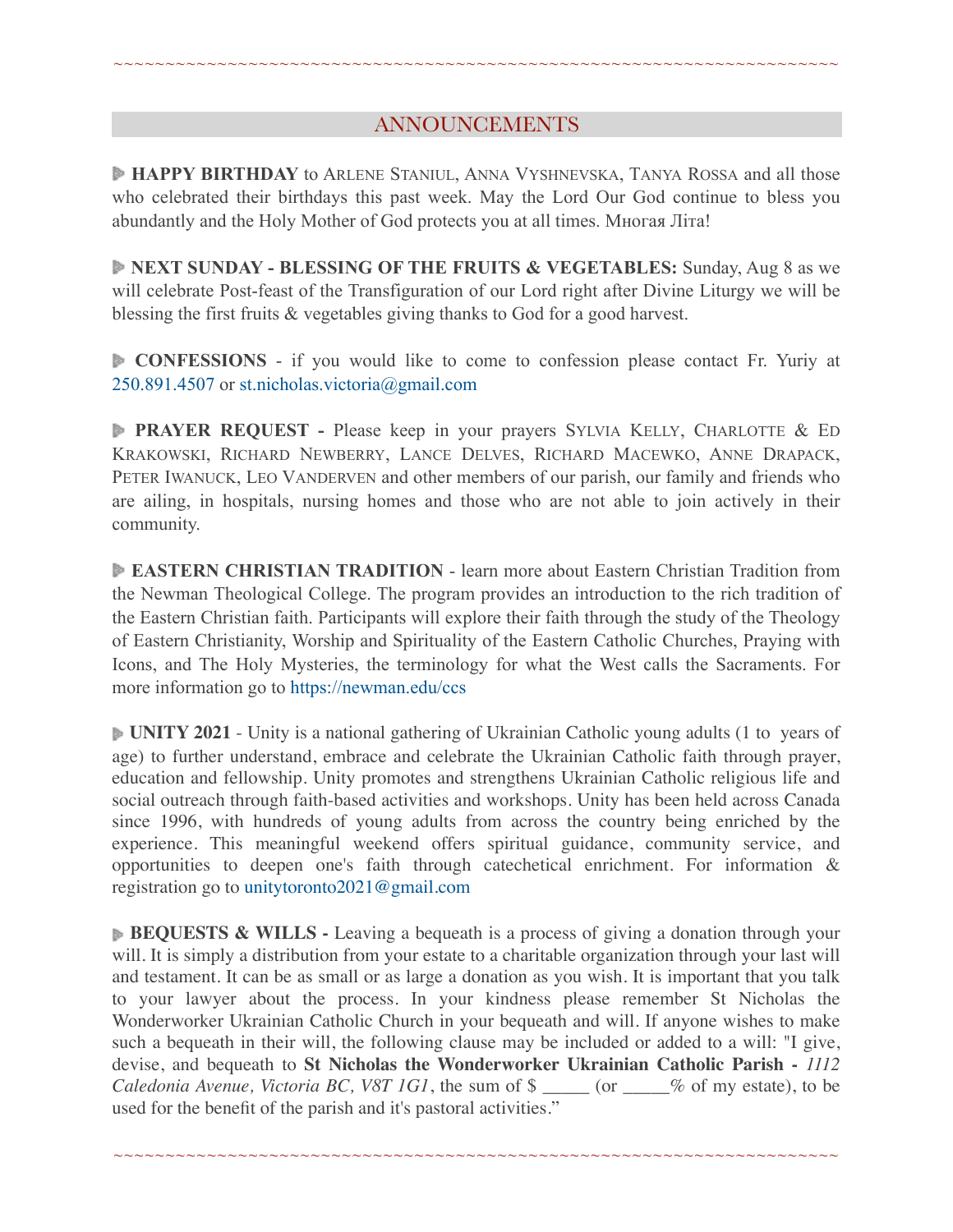## DIVINE LITURGY PROPERS

~~~~~~~~~~~~~~~~~~~~~~~~~~~~~~~~~~~~~~~~~~~~~~~~~~~~~~~~~~~~~~~~~~~~~~

*The Divine Liturgy of our Father among the Saints John Chrysostom. Scripture readings from the New Testament are taken from the New Revised Standard Version Catholic Edition. Українською - у перекладі Івана Хоменка.* 

**Troparion, Tone 1:** Though the stone was sealed by the Judeans,\* and soldiers guarded Your most pure body,\* You arose, O Saviour, on the third day,\* and gave life to the world.\* And so the heavenly powers cried out to You, O Giver of Life:\* Glory to Your resurrection, O Christ!\* Glory to Your kingdom!\* Glory to Your saving plan,\* O only Lover of mankind.

**Glory: Kontakion, Tone 1:** You arose in glory from the tomb\* and with Yourself You raise the world.\* All humanity acclaims You as God.\* and death has vanished.\* Adam exults, O Master,\* and Eve, redeemed from bondage now, cries out for joy:\* "You are the One, O Christ, Who offer resurrection to all."

**Now: Theotokion, Tone 1:** When Gabriel uttered to you, O Virgin, his 'Rejoice!'\* at that sound the Master of all became flesh in you, the Holy Ark.\* As the just David said,\* you have become wider than the heavens carrying your Creator.\* Glory to Him Who dwelt in you!\* Glory to Him Who came forth from you!\* Glory to Him Who freed us through birth from you!

**Prokeimenon, Tone 1:** Let Your mercy, O Lord, be upon us, as we have hoped in You. *Verse:* Rejoice in the Lord, O you just; praise befits the righteous. *(Psalm 32:22,1)*

**Epistle - 1 Corinthians 4:9-16 - A reading from the First Epistle of the Holy Apostle Paul to the Corinthians.** Brothers and Sisters, I think that God has exhibited us apostles as last of all, as though sentenced to death, because we have become a spectacle to the world, to angels and to mortals. We are fools for the sake of Christ, but you are wise in Christ. We are weak, but you are strong. You are held in honor, but we in disrepute. To the present hour we are hungry and thirsty, we are poorly clothed and beaten and homeless, and we grow weary from the work of our own hands. When reviled, we bless; when persecuted, we endure; when slandered, we speak kindly. We have become like the rubbish of the world, the dregs of all things, to this very day. I am not writing this to make you ashamed, but to admonish you as my beloved children. For though you might have ten thousand guardians in Christ, you do not have many fathers. Indeed, in Christ Jesus I became your father through the gospel. I appeal to you, then, be imitators of me.

**Alleluia, Tone 1:** *Verse:* God gives me vindication, and has subdued people under me. *Verse:* Making great the salvation of the king, and showing mercy to His anointed, to David, and to His posterity forever. *(Psalm 17:48,51)*

**Gospel - Matthew 17:14-23 -** At that time, a man came to him, knelt before him, and said, "Lord, have mercy on my son, for he is an epileptic and he suffers terribly; he often falls into the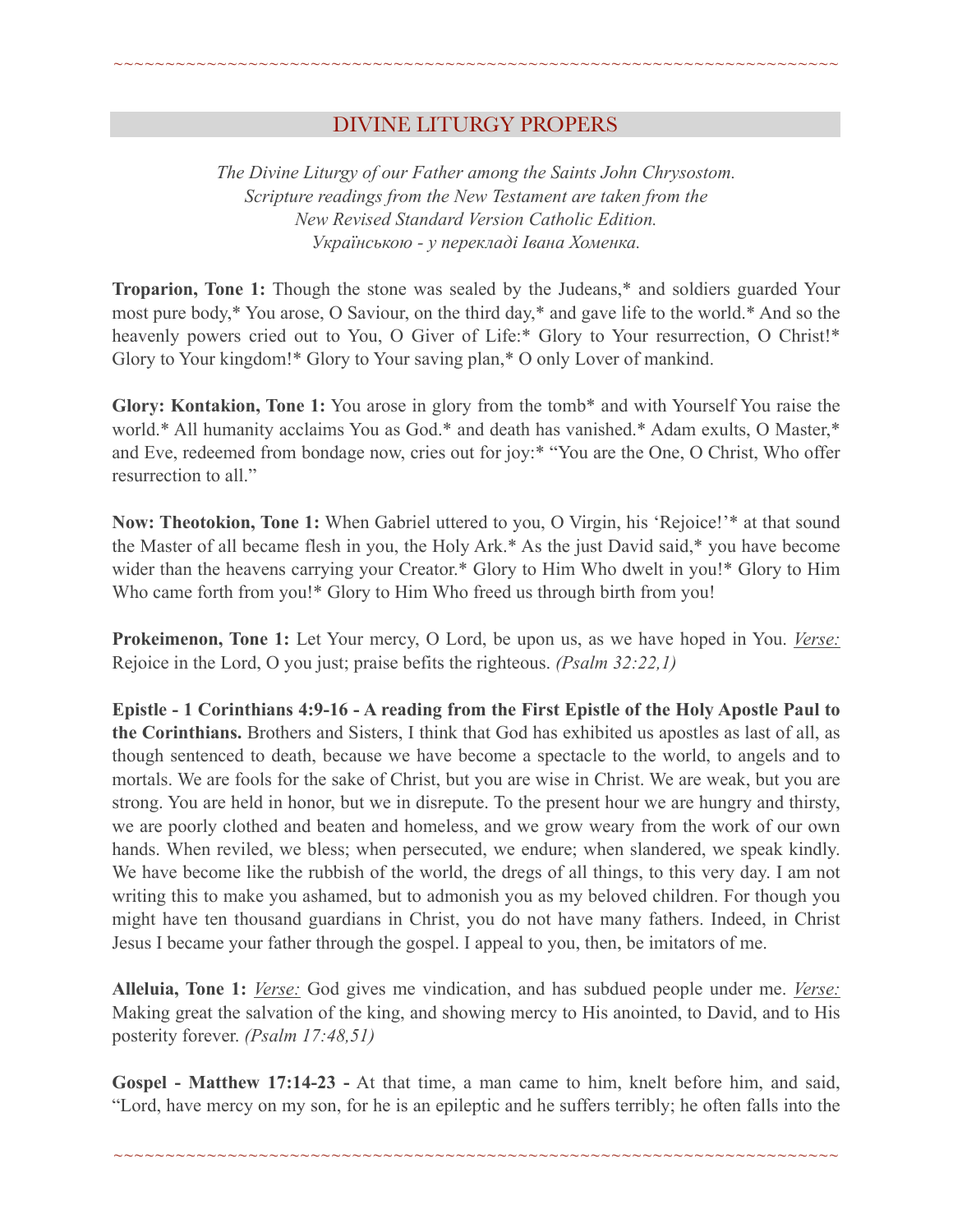fire and often into the water. And I brought him to your disciples, but they could not cure him." Jesus answered, "You faithless and perverse generation, how much longer must I be with you? How much longer must I put up with you? Bring him here to me." And Jesus rebuked the demon, and it came out of him, and the boy was cured instantly. Then the disciples came to Jesus privately and said, "Why could we not cast it out?" He said to them, "Because of your little faith. For truly I tell you, if you have faith the size of a mustard seed, you will say to this mountain, 'Move from here to there,' and it will move; and nothing will be impossible for you." As they were gathering in Galilee, Jesus said to them, "The Son of Man is going to be betrayed into human hands, and they will kill him, and on the third day he will be raised." And they were greatly distressed.

~~~~~~~~~~~~~~~~~~~~~~~~~~~~~~~~~~~~~~~~~~~~~~~~~~~~~~~~~~~~~~~~~~~~~~

**Communion Hymn:** Praise the Lord from the heavens;\* praise Him in the highest.\* Alleluia, alleluia,\* alleluia. *(Psalm 148:1)*

## *>|< >|< >|<*

**Тропар, глас 1:** Хоч запечатали камінь юдеї\* і воїни стерегли пречисте тіло Твоє,\* воскрес Ти, Спасе, на третій день,\* даруючи життя світові.\* Тому сили небесні взивали до Тебе, Життєдавче \* Слава воскресінню Твоєму, Христе,\* слава Царству Твоєму,\* слава провидінню Твоєму,\* єдиний Чоловіколюбче!

**Слава: Кондак, глас 1:** Воскрес Ти у славі як Бог із гробу\* і світ із Собою воскресив;\* людське єство Тебе, як Бога, оспівує\* і смерть щезла.\*Адам же ликує, Владико,\* і Єва нині, з узів визволившись, радіє, взиваючи \* Ти, Христе, Той, Хто всім подає воскресіння.

**І нині: Богородичний, глас 1:** Коли Гавриїл звістив Тобі, Діво: Радуйся!\* то з цим голосом прийняв тіло Владика в Тобі, святім кивоті,\* як мовив праведний Давид,\* і Ти з'явилася просторішою небес, носивши Творця Свого.\* Слава Тому, що поселився в Тобі!\* Слава Тому, що вийшов із Тебе!\* Слава Тому, що визволив нас народженням Твоїм.

**Прокімен, глас 1:** Милість Твоя, Господи, хай буде над нами,\* бо ми надіялись на Тебе. *Стих:* Радуйтеся, праведні, в Господі, правим належить похвала.

**Апостол - 1 Кор. 4:9-16 - До Коринтян 1-e Послання Святого Апостола Павла Читання:** Браття і сестри, Бог поставив нас, апостолів, останніми, немов призначених на страту ми бо стали видовищем і світові, й ангелам, і людям. Ми нерозумні Христа ради, ви ж у Христі розумні; ми немічні, ви ж – міцні ви славні, ми ж без чести. До цього часу ми голодуємо і спраглі і нагі; нас б'ють, і ми скитаємось. Ми трудимося, працюючи власними руками; нас ображають, а ми благословляємо; нас гонять, а ми терпимо; нас ганьблять, а ми з любов'ю відзиваємося; ми мов те сміття світу стали, покидьки всіх аж досі. Не щоб осоромити вас я це пишу, але щоб як дітей моїх улюблених навести на розум. Бо хоч би ви мали тисячі учителів у Христі, та батьків не багато; бо я вас породив через Євангелію в Христі Ісусі. Отож благаю вас: Будьте моїми послідовниками.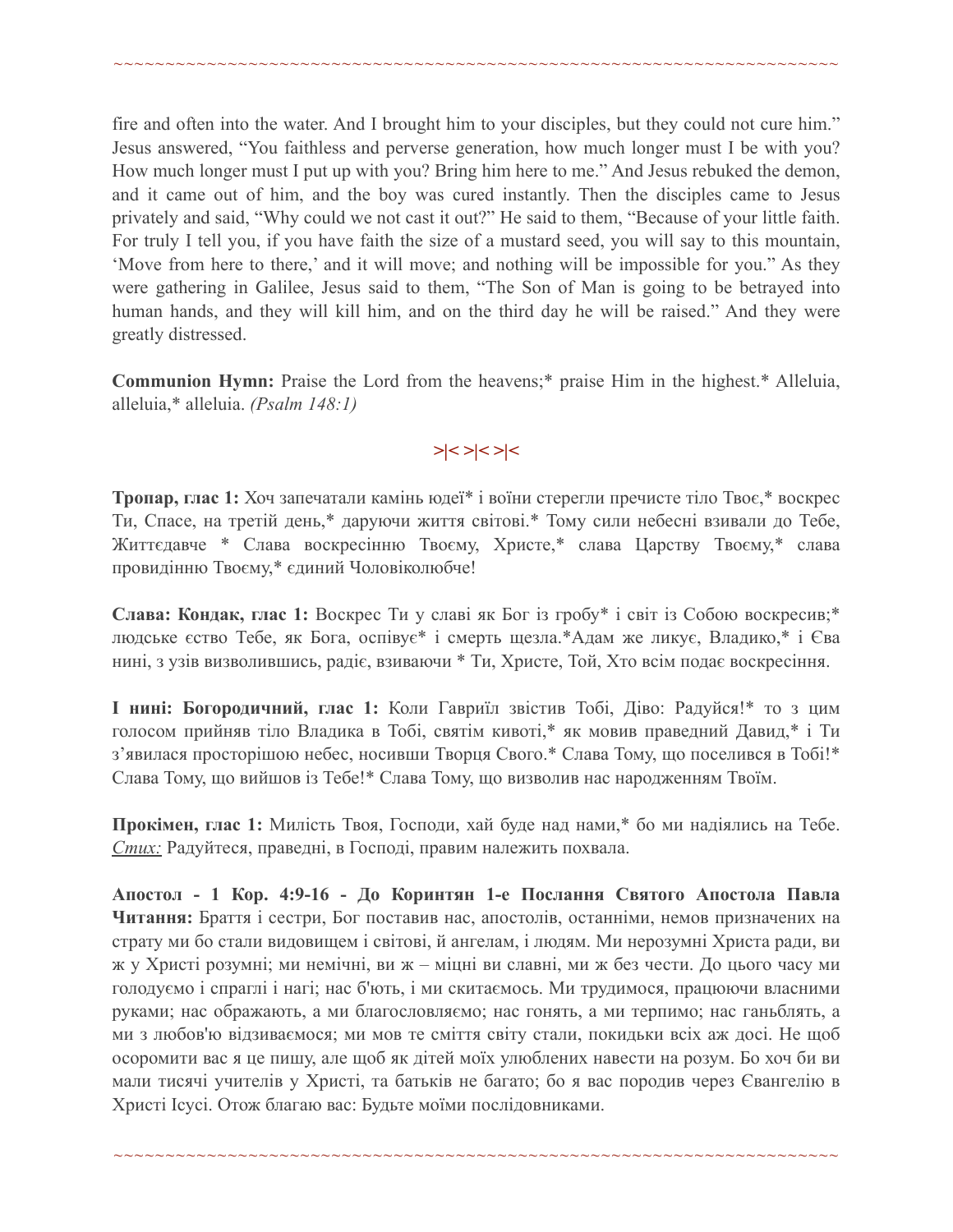**Алилуя, глас 1:** *Стих:* Бог богів, Господь мовив, і призвав землю від сходу сонця до заходу. *Стих:* Зберіть Йому преподобних Його, що заповідують завіт Його в жертвах.

~~~~~~~~~~~~~~~~~~~~~~~~~~~~~~~~~~~~~~~~~~~~~~~~~~~~~~~~~~~~~~~~~~~~~~

**Євангеліє - Мт 17:14-23 -** І як вони до народу прийшли, то до Нього один чоловік приступив, і навколішки впав перед Ним, і сказав: Господи, змилуйсь над сином моїм, що біснується у новомісяччі, і мучиться тяжко, бо почасту падає він ув огонь, і почасту в воду. Я його був привів до учнів Твоїх, та вони не могли вздоровити його. А Ісус відповів і сказав: О роде невірний й розбещений, доки буду Я з вами? Доки вас Я терпітиму? Приведіть до Мене сюди його! Потому Ісус погрозив йому, і демон вийшов із нього. І видужав хлопець тієї години! Тоді підійшли учні насамоті до Ісуса й сказали: Чому ми не могли його вигнати? А Він їм відповів: Через ваше невірство. Бо поправді кажу вам: коли будете ви мати віру, хоч як зерно гірчичне, і горі оцій скажете: Перейди звідси туди, то й перейде вона, і нічого не матимете неможливого! Цей же рід не виходить інакше, як тільки молитвою й постом. Коли пробували вони в Галілеї, то сказав їм Ісус: Людський Син буде виданий людям до рук, і вони Його вб'ють, але третього дня Він воскресне. І тяжко вони зажурились.

**Причасний:** Хваліте Господа з небес,\* хваліте Його на висотах. Алилуя, алилуя, алилуя!



#### PRAYER DURING THE CORONAVIRUS OUTBREAK

Jesus Christ, you travelled through towns and villages "curing every disease and illness." At your command, the sick were made well. Come to our aid now, in the midst of the global spread of the coronavirus, that we may experience your healing love.

Heal those who are sick with the virus. May they regain their strength and health through quality medical care.

Heal us from our fear, which prevents nations from working together and neighbours from helping one another.

Heal us from our pride, which can make us claim invulnerability to a disease that knows no borders.

Stay by our side in this time of uncertainty and sorrow. Be with those who have died from the virus. May they be at rest with you in your eternal peace. Be with the families of those who are sick or have died. As they worry and grieve, defend them from illness and despair. May they know your peace. Be with the doctors, nurses, researchers and all medical professionals who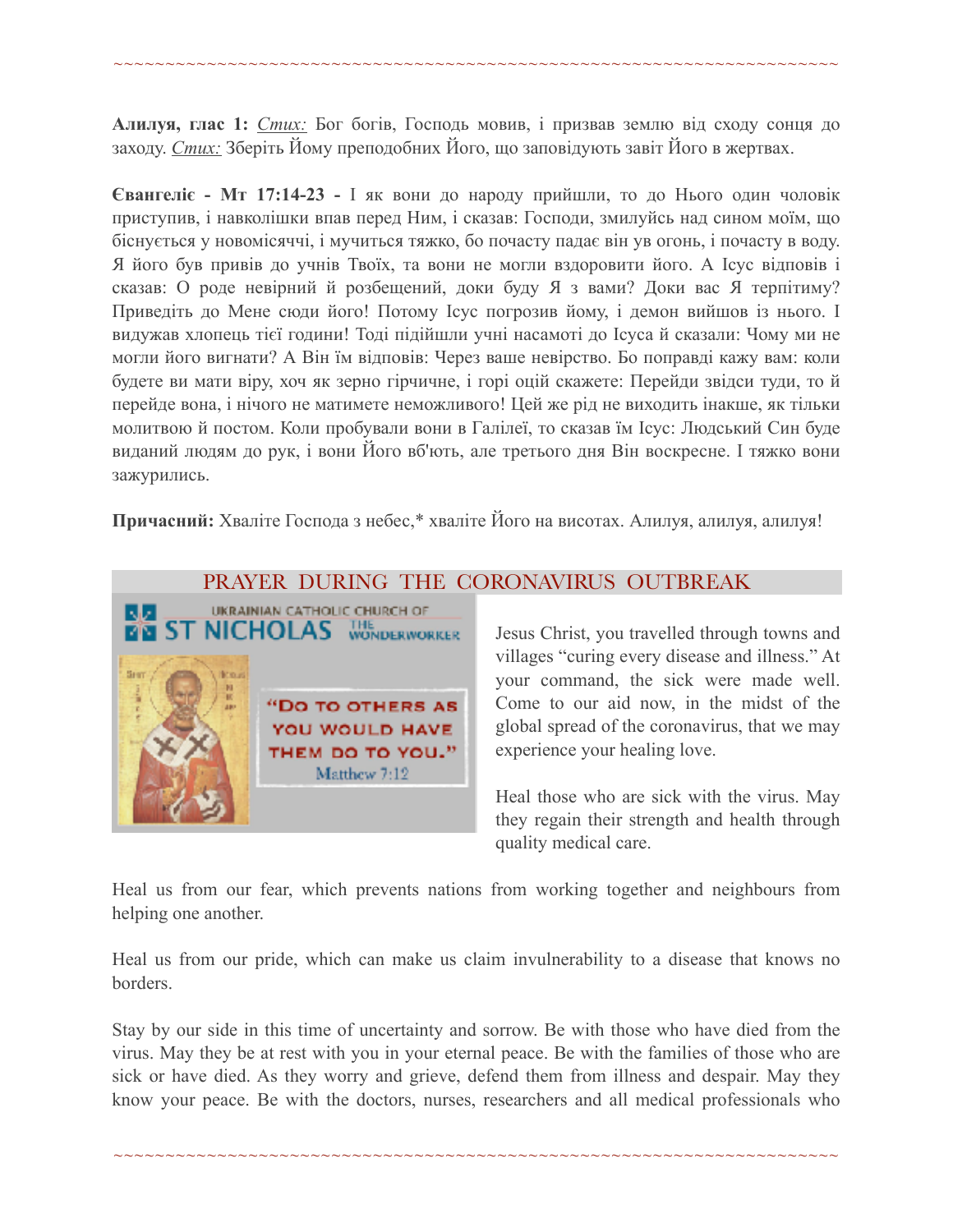seek to heal and help those affected and who put themselves at risk in the process. May they know your protection and peace. Be with our priests and spiritual care givers. May they know that they are loved and cared for.

~~~~~~~~~~~~~~~~~~~~~~~~~~~~~~~~~~~~~~~~~~~~~~~~~~~~~~~~~~~~~~~~~~~~~~

Be with the leaders of all nations. Give them the foresight to act with charity and true concern for the well-being of the people they are meant to serve. Give them the wisdom to invest in longterm solutions that will help prepare for or prevent future outbreaks. May they know your peace, as they work together to achieve it on earth.

Whether we are home or abroad, surrounded by many people suffering from this illness or only a few, Jesus Christ, stay with us as we endure and mourn, persist and prepare. In place of our anxiety, give us your peace.

For You are a God of mercy, kindness, and love, and we glorify You, Father, Son, and Holy Spirit, now and for ever and ever. Amen.

## **>|< >|< >|<**

#### **МОЛИТВА ПІД ЧАС СПАЛАХУ КОРОНАВІРУСУ**

Ісусе Христе, ти подорожував по містах і селах, оздоровлюючи від хвороб і немочей. За Твоїм повелінням хворі видужували. У час пандемії коронавірусу повели цій хворобі відступити, щоб ми відчули Твою оздоровлюючу любов.

Вилікуй тих, хто хворий вірусом. Нехай вони відновлять свої сили та здоров'я завдяки якісній медичній допомозі.

Вилікуй нас від нашого страху, який заважає націям спільно працювати та сусідам допомагати один одному.

Вилікуй нас від нашої гордості, яка може змусити нас претендувати на невразливість до захворювання, що не знає меж.

Залишайся поруч у цей час невизначеності та смутку. Будь з тими, хто помер від вірусу. Нехай вони спочивають з Тобою у вічному спокої. Будь з родинами тих, хто хворий або помер, коли вони турбуються і сумують, захищай їх від хвороб і відчаю. Нехай вони знають Твій спокій.

Будь з лікарями, медсестрами, дослідниками та всіми медичними працівниками, котрі прагнуть вилікувати та допомогти постраждалим та, котрі піддають себе ризику в своїй праці. Нехай вони знають Твій захист і спокій.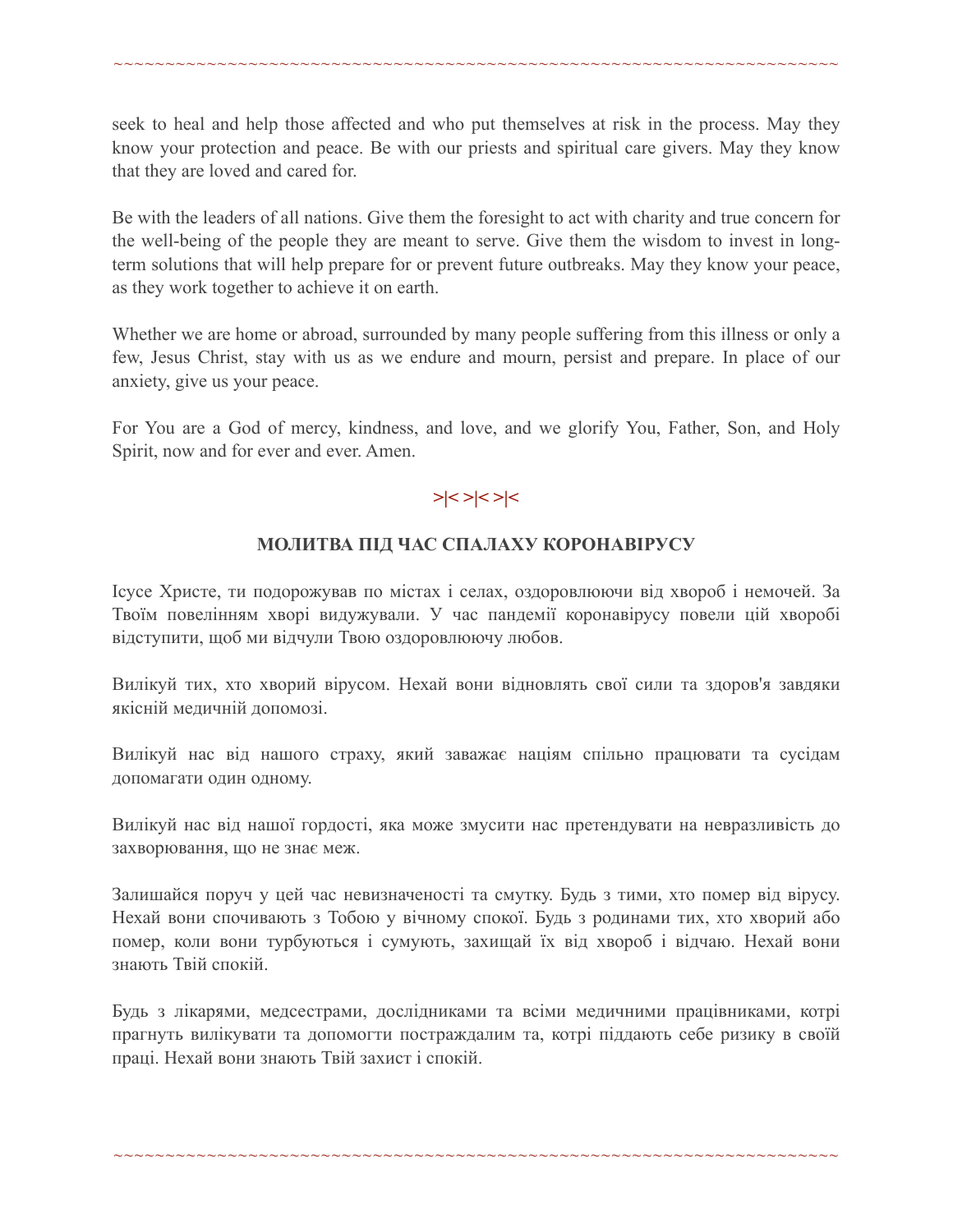Будь з нашими священиками та духовними опікунами. Нехай вони знають, що їх люблять і піклуються про них.

~~~~~~~~~~~~~~~~~~~~~~~~~~~~~~~~~~~~~~~~~~~~~~~~~~~~~~~~~~~~~~~~~~~~~~

Будь з лідерами всіх націй. Дай їм передбачення діяти милосердно та зі справжньою турботою про добробут людей, котрим вони призначені служити. Надай їм мудрості інвестувати у довгострокові рішення, які допоможуть підготуватися або запобігти майбутнім спалахам. Нехай вони пізнають Твій мир, коли разом працюють над досягненням його на землі.

Будь ми вдома чи за кордоном, в оточенні багатьох людей, які страждають цією хворобою, або наодинці, Ісусе Христе, залишайтеся з нами, коли ми терпимо і сумуємо. Замість нашої тривоги дай нам спокій.

Бо Ти - Бог милосердя, доброта та любов, і ми прославляємо Тебе, Отця, і Сина, і Святого Духа, нині, і повсякчас, і на віки вічні. Амінь.



## MUSTARD SEED FAITH

The healing of an epileptic described in Matthew 17:14-21 took place late in Christ's public ministry. One indication is that the very next verses speak of Christ warning His disciples about His coming Passion (vv. 22-23). It was only as the time of His earthly ministry was drawing to a close that He began insisting on what was about to happen to Him.

Another sign that this healing took place late in Christ's earthly ministry is the reaction of His disciples. Their question, *"Why could we not cast it out?"* (v. 19), shows that they had already been healing the sick and exorcizing evil powers in Christ's name. As we read earlier in Matthew's Gospel, Christ had already given them this power: *"And when He had called His twelve disciples to Him, He gave them power over unclean spirits, to cast* 

*them out, and to heal all kinds of sickness and all kinds of disease…Heal the sick, cleanse the lepers, raise the dead, cast out demons. Freely you have received, freely give"* (Mt 10:1, 8).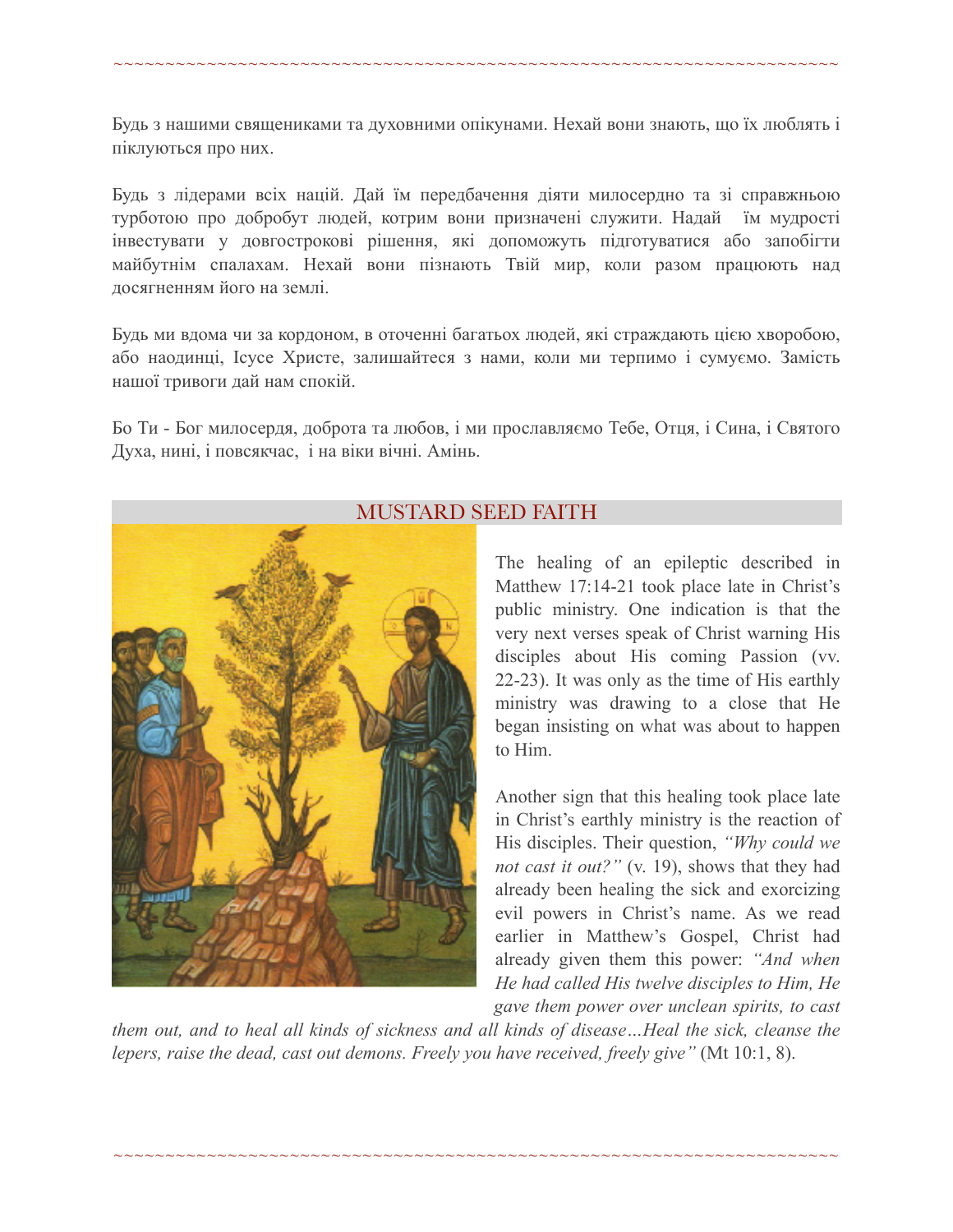Despite all this, we find the apostles powerless here. Furthermore Christ says that they could not heal this epileptic "*because of your unbelief*" (v. 20). Granted that the Gospels show how uncertain the disciples' faith actually was, even after the resurrection. It was only when they received the outpouring of the Holy Spirit at Pentecost that they became bold in their proclamation of Christ. Then the sureness of their faith was matched by the hardships they endured and by the signs and wonders they freely performed. At this point, however, the apostles had faith, but it was not extraordinary.

~~~~~~~~~~~~~~~~~~~~~~~~~~~~~~~~~~~~~~~~~~~~~~~~~~~~~~~~~~~~~~~~~~~~~~

Every believer is by definition a person of faith but not every believer has the kind of unwavering faith the Lord describes in Mt 17:20 – *"… assuredly, I say to you, if you have faith as a mustard seed, you will say to this mountain, 'Move from here to there,' and it will move; and nothing will be impossible for you."* This kind of faith – some commentators call it "deep faith" – is clearly not common, but it does exist in the Church to witness the truth of the Lord's words.

This is why, in 1 Corinthians 12:4-11, St Paul identifies a number of particular gifts bestowed by the Holy Spirit, among them healings, miracles, prophecy ... and faith. This may strike us as odd. Working miracles is clearly a gift given to some, not to all, but also, it seems, is "mustard seed" faith.

Countless examples of extraordinary faith have been recorded both in the Scriptures and in the annals of the saints. Although we may not see them ourselves, there are numerous examples of "mustard seed" faith in our own day.

When the Lord's disciples asked why they could not cast out the demon from the epileptic in today's Gospel reading, He responded, "*Because of your unbelief*" (Mt 17:20). This statement raises several questions, such as the following, which are answered by referring to other Scripture passages:

#### **Were the Disciples Without Faith?**

The Gospels show us glimpses of the apostles' mindset during the Lord's public ministry, during His passion, after His resurrection and as a result of the descent of the Holy Spirit upon them. At the beginning of Christ's preaching, they are depicted as devout Jews who were drawn to Him, "*astonished at His teaching, for His word was with authority*" (Lk 4:32) and amazed at the signs He worked. Incidents during the next three years show that their faith in Him was limited, but developing. Even after witnessing numerous signs, including the Transfiguration on Mt Tabor, the leading disciples were still jockeying for position (see Lk 9: 46-48), jealous of competition (see Lk 9: 49-50), and seeking revenge on hostile Samaritans (see Lk 9: 51-55). When James and John asked Jesus "*Lord, do You want us to command fire to come down from heaven and consume them, just as Elijah did?" But He turned and rebuked them and said, "You do not know what manner of spirit you are of. For the Son of Man did not come to destroy men's lives but to save them"* (vv. 54, 55).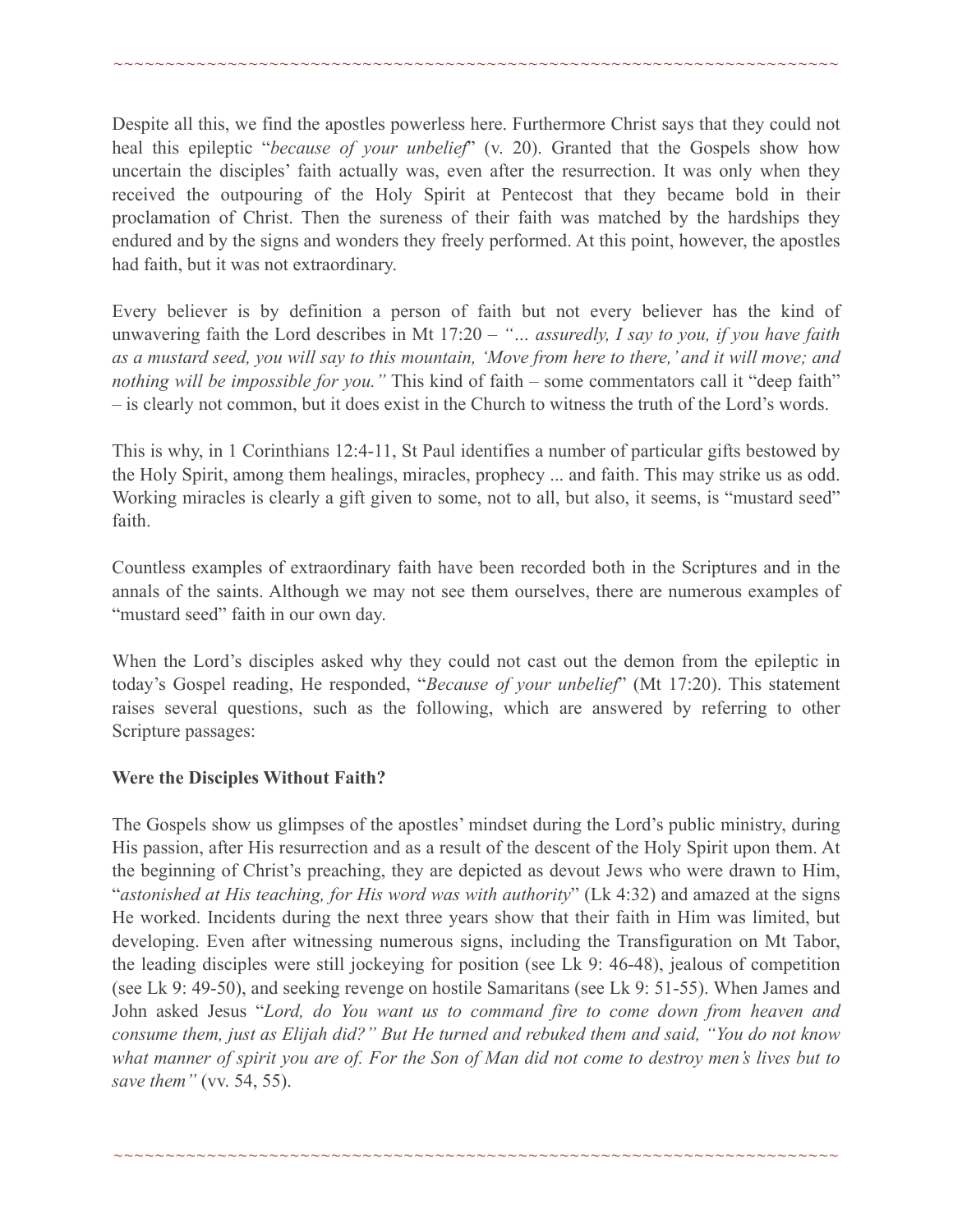The Gospels portray the disciples as falling asleep when the Lord asked them to keep watch, fleeing when He was arrested, and doubting the myrrh-bearers' report of His resurrection. It was only when He "*opened their understanding, that they might comprehend the Scriptures*" (Lk 24:45) and when they received the gift of the Holy Spirit at Pentecost that they became His faithfilled witnesses to the ends of the earth.

~~~~~~~~~~~~~~~~~~~~~~~~~~~~~~~~~~~~~~~~~~~~~~~~~~~~~~~~~~~~~~~~~~~~~~

#### **Prayer, the Art of Believing**

To many people, faith is simply agreeing that certain concepts are true: there is a God, Jesus is His Son, Jesus saves, and the like. In his general epistle, St James, the Lord's Brother, puts such an idea to rest in no uncertain terms: "*You believe that there is one God. You do well. Even the demons believe—and tremble*!" (Jas 2: 19). Faith that stays in the mind is not faith at all. Faith must prove itself in the actions it inspires.

In Matthew's telling of this miracle, Jesus privately explains what He means by unbelief: faith must show itself in prayer and fasting (see Mt 17:19-21). Prayer is faith that shows itself in humble supplication; evidence that we actually do put our trust in God. Fasting is prayer that is more than just talk.

Many of us frequently assure people of our prayers for their intentions. This may mean little more than putting names on a prayer list. "Prayer and fasting" suggests intense prayer, as does the amount of time or the number of prostrations accompanying our prayer. Enlisting others to prayer with us for such-and-such a result is another example of intense prayer, particularly before the age of social media.

## **The Truest Prayer**

The Gospels frequently tell us that the Lord went off by Himself to pray. The content of His prayer is only reported once: His sorrowful prayer to the Father in the garden after the Last Supper (see Mt 26; Mk 14; and Lk 22). In Matthew's Gospel we are told that Jesus *"... fell on His face, and prayed, saying, 'O My Father, if it is possible, let this cup pass from Me; nevertheless, not as I will, but as You will'... Again, a second time, He went away and prayed, saying, 'O My Father, if this cup cannot pass away from Me unless I drink it, Your will be done'"* (Mt 26:39-42). The "cup" of which He spoke was, of course, the suffering He was about to undergo. He was not eager to undergo it, but He submitted it, like all things, to the will of His Father.

*"What prayer could be more true before God the Father than that which the Son, who is Truth, uttered with His own lips?"* This is Saint John Chrysostom's comment: for our prayer to be true, it should always include the act of submission to God's will as expressed in Christ's own prayer.

This should hardly surprise us, as these same words – "*Your will be done"* – are at the heart of the Lord's Prayer which we say so often. This prayer teaches us what to ask for, according to